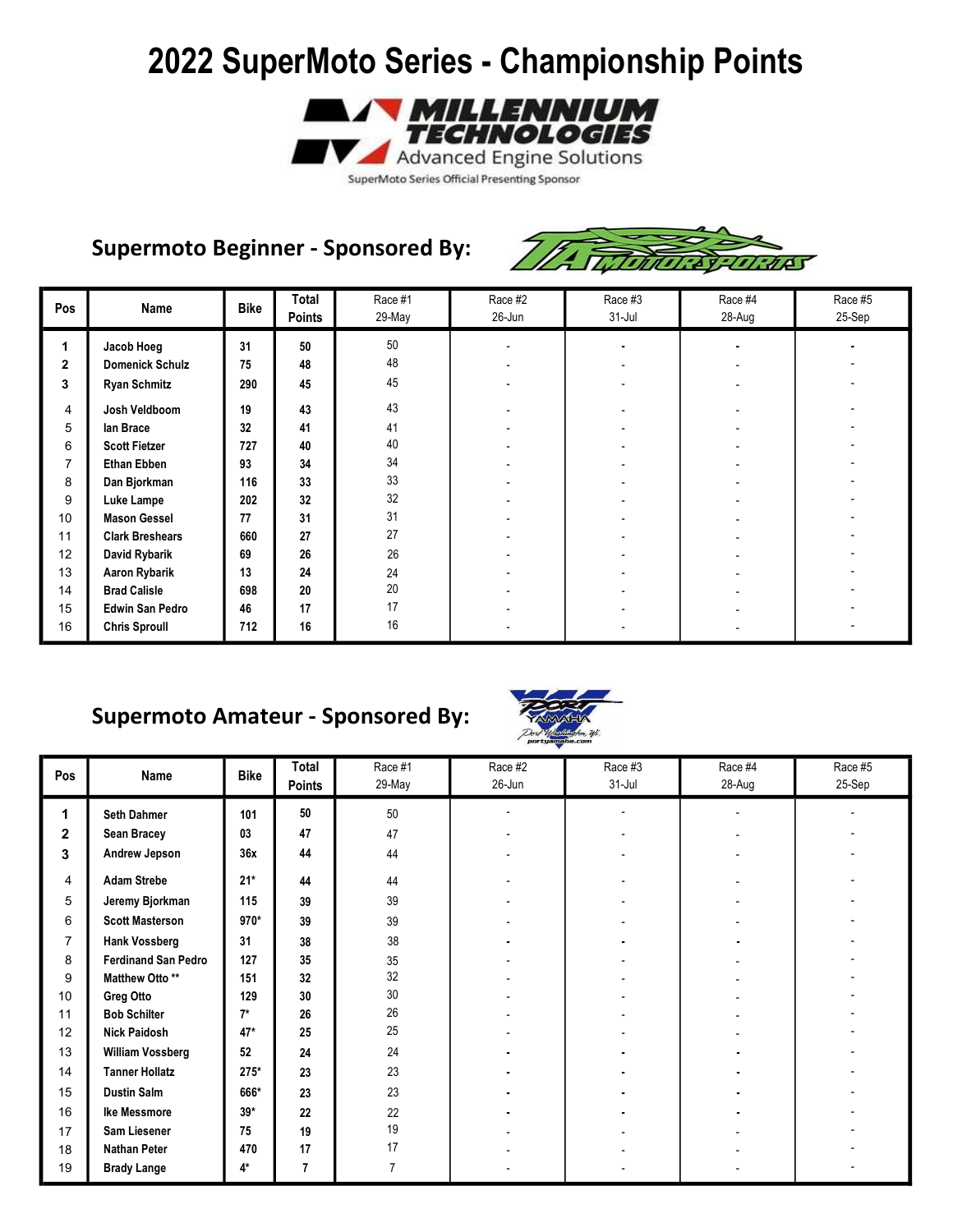

SuperMoto Series Official Presenting Sponsor

### SuperMoto Pro - Sponsored By:



| Pos          | Name                      | <b>Bike</b> | Total<br><b>Points</b> | Race #1<br>29-May | Race #2<br>26-Jun | Race #3<br>$31 -$ Jul | Race #4<br>28-Aug | Race #5<br>25-Sep |
|--------------|---------------------------|-------------|------------------------|-------------------|-------------------|-----------------------|-------------------|-------------------|
| 1            | Jack Jepson               | 36          | 50                     | $50\,$            |                   |                       |                   |                   |
| $\mathbf{2}$ | Ty Fietzer                | 727         | 48                     | 48                |                   |                       |                   |                   |
| 3            | Nicholas Hansen           | $73*$       | 46                     | 46                |                   |                       |                   |                   |
| 4            | <b>Michael O'Malley</b>   | 52          | 44                     | 44                |                   |                       |                   |                   |
| 5            | <b>Mark Toso</b>          | 63          | 41                     | 41                |                   |                       |                   |                   |
| 6            | <b>Hayden Dedrich</b>     | 15          | 38                     | 38                |                   |                       |                   |                   |
| 7            | <b>Kyle Liesner</b>       | 13          | 36                     | 36                |                   |                       |                   |                   |
| 8            | Paul James                | 70          | 32                     | 32                |                   |                       |                   |                   |
| 9            | Alex Oppermann            | 77          | 32                     | 32                |                   |                       |                   |                   |
| 10           | <b>David Williams</b>     | 170         | 32                     | 32                |                   |                       |                   |                   |
| 11           | <b>Tom Benedict</b>       | $12*$       | 29                     | 29                |                   |                       |                   |                   |
| 12           | <b>Christopher Hansen</b> | 33          | 29                     | 29                |                   |                       |                   |                   |
| 13           | <b>Tyler Jackson</b>      | 8           | 29                     | 29                |                   |                       |                   |                   |
| 14           | <b>Steve Herbeck</b>      | 915         | 28                     | 28                |                   |                       |                   |                   |
| 15           | Danny Bilansky            | 11          | 26                     | 26                |                   |                       |                   |                   |
| 16           | <b>Shawn Sheely</b>       | 86          | 20                     | 20                |                   |                       |                   |                   |
| 17           | Joel Propson              | 351         | 17                     | 17                |                   |                       |                   |                   |
| 18           | <b>Travis Blasier</b>     | $38*$       | 17                     | 17                |                   |                       |                   |                   |

### Supermoto Sportsman - Sponsored By:



| Pos          | Name                   | <b>Bike</b> | Total<br><b>Points</b> | Race #1<br>29-May | Race #2<br>26-Jun | Race #3<br>$31 -$ Jul | Race #4<br>28-Aug | Race #5<br>25-Sep |
|--------------|------------------------|-------------|------------------------|-------------------|-------------------|-----------------------|-------------------|-------------------|
|              | Jack Jepson            | 36          | 49                     | 49                |                   |                       |                   |                   |
| $\mathbf{2}$ | Ty Fietzer             | 727         | 48                     | 48                |                   |                       |                   |                   |
| 3            | <b>Hayden Diedrich</b> | 15          | 45                     | 45                |                   |                       |                   |                   |
| 4            | Jacob Hoeg             | 17          | 41                     | 41                |                   |                       |                   |                   |
| 5            | Andrew Jepson          | 36x         | 41                     | 41                |                   |                       |                   |                   |
| 6            | <b>Hank Vossberg</b>   | 31          | 38                     | 38                |                   |                       |                   |                   |
| ⇁            | <b>Sean Bracey</b>     | 03          | 36                     | 36                |                   |                       |                   |                   |
| 8            | <b>Matthew Otto</b>    | 151         | 34                     | 34                |                   |                       |                   |                   |
| 9            | <b>David Williams</b>  | 170         | 24                     | 24                |                   |                       |                   |                   |
| 10           | <b>Kyle Uesener</b>    | 13          | 21                     | 21                |                   |                       |                   |                   |
| 11           | Sam Liesner            | 729         | 15                     | 15                |                   |                       |                   |                   |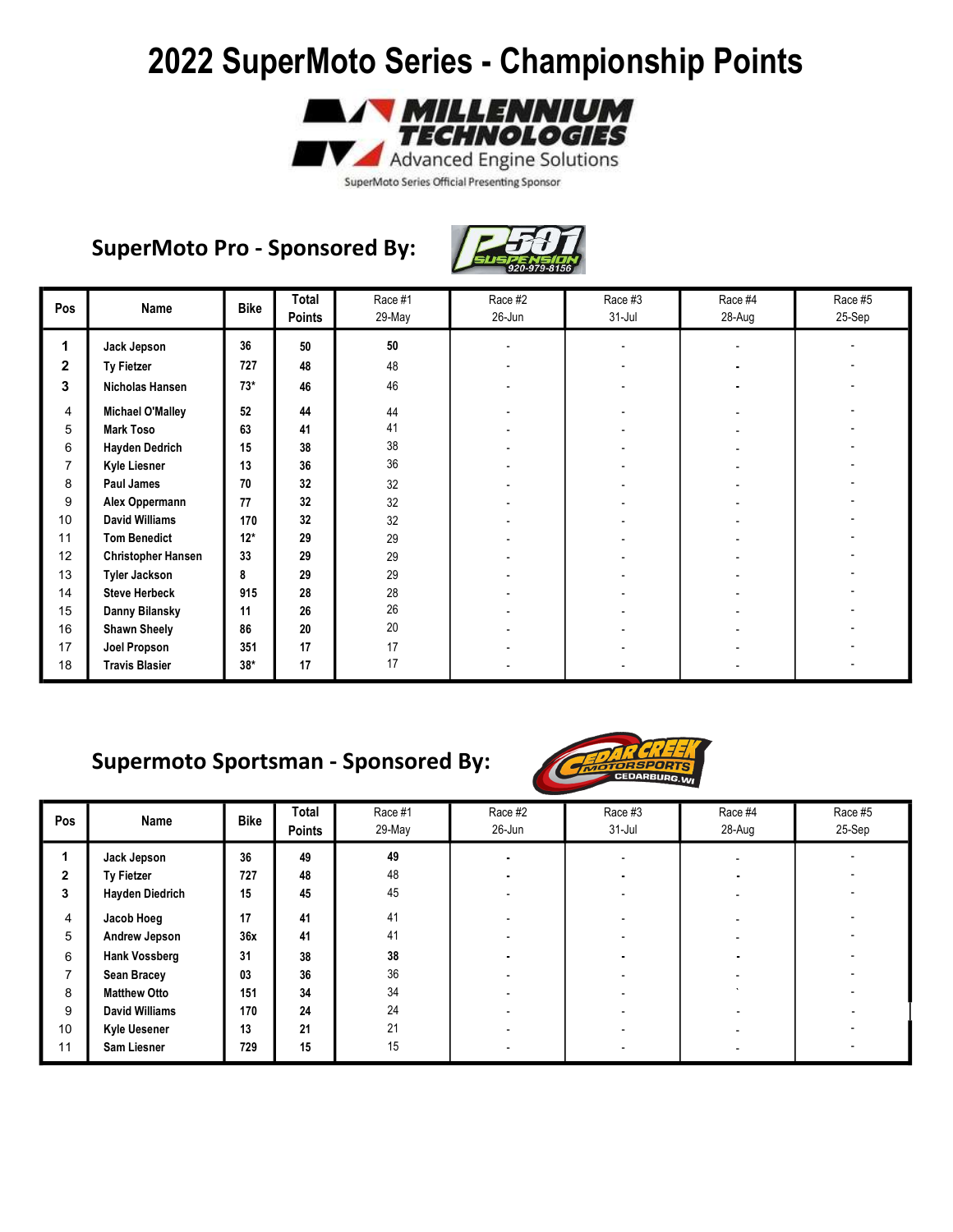

SuperMoto Series Official Presenting Sponsor

#### Supermoto Vet +35 - Sponsored By:



| Pos            | Name                    | <b>Bike</b> | Total<br><b>Points</b> | Race #1<br>29-May | Race #2<br>26-Jun | Race #3<br>$31$ -Jul | Race #4<br>28-Aug | Race #5<br>25-Sep |
|----------------|-------------------------|-------------|------------------------|-------------------|-------------------|----------------------|-------------------|-------------------|
| 1              | <b>Scott Diedrich</b>   | 55          | 50                     | 50                |                   |                      |                   |                   |
| $\overline{2}$ | <b>Mark Toso</b>        | 63          | 48                     | 48                |                   |                      |                   |                   |
| 3              | <b>Michael O'Malley</b> | 52          | 46                     | 46                |                   |                      |                   |                   |
| 4              | Paul James              | 70          | 44                     | 44                |                   |                      |                   |                   |
| 5              | Danny Bilansky          | 11          | 41                     | 41                |                   |                      |                   |                   |
| 6              | <b>Shawn Sheely</b>     | 86          | 41                     | 41                |                   |                      |                   |                   |
| 7              | Joel Propson            | 351         | 38                     | 38                |                   |                      |                   |                   |
| 8              | <b>Scott Masterson</b>  | 970         | 36                     | 36                |                   |                      |                   |                   |
| 9              | Ike Messmore            | $39*$       | 34                     | 34                |                   |                      |                   |                   |
| 10             | Greg Otto               | 129         | 32                     | 32                |                   |                      |                   |                   |
| 11             | <b>Nick Paidosh</b>     | $47*$       | 29                     | 29                |                   |                      |                   |                   |
| 12             | <b>Bob Schilter</b>     | $7*$        | 29                     | 29                |                   |                      |                   |                   |
| 13             | Josh Veldboom           | 19          | 13                     | 13                |                   |                      |                   |                   |